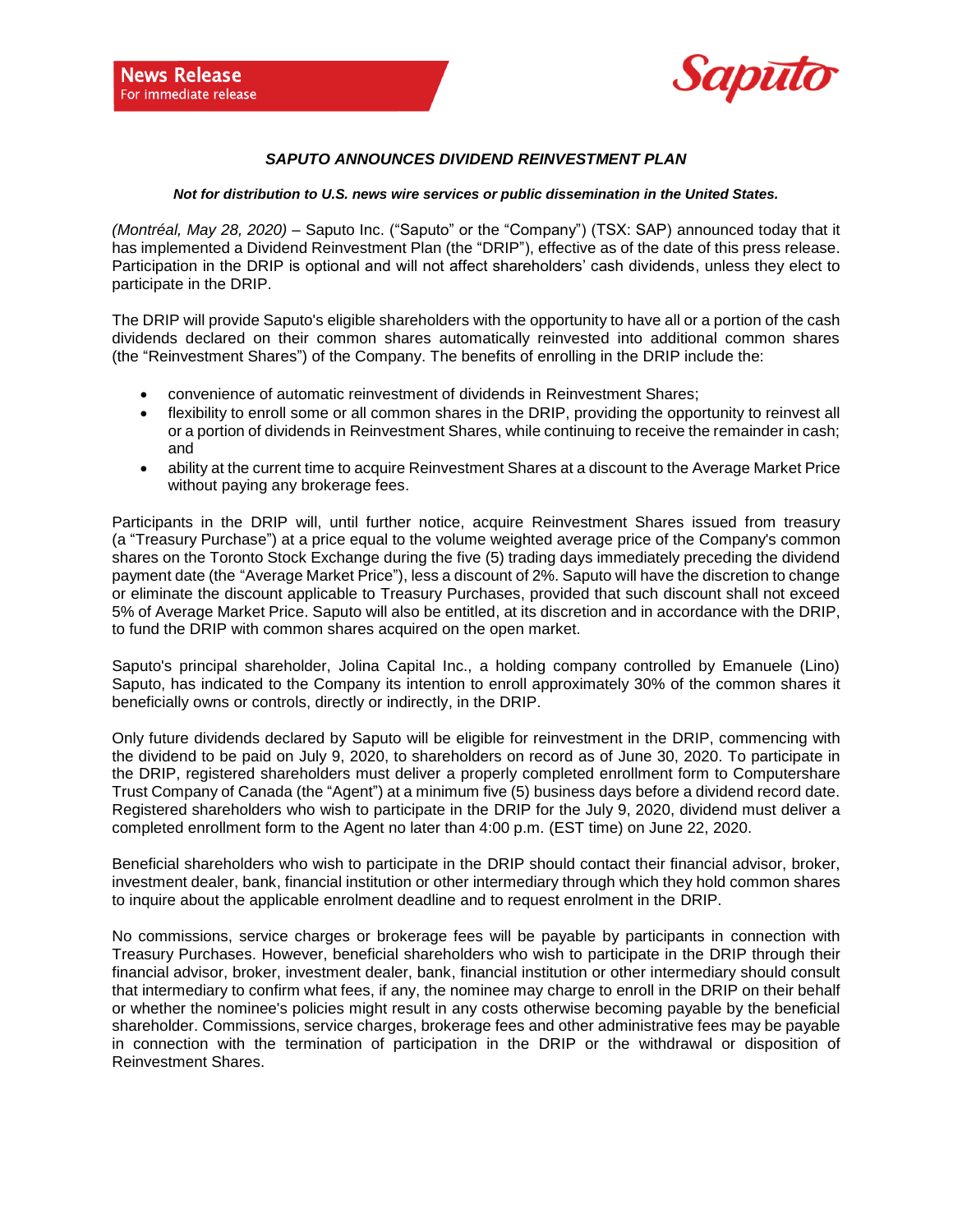Participation in the DRIP does not relieve shareholders of any liability for taxes that may be payable in respect of dividends that are reinvested in Reinvestment Shares. Shareholders should consult their tax advisors concerning the tax implications of their participation in the DRIP having regard to their particular circumstances.

Unless otherwise approved by the Company, shareholders resident outside of Canada will not be entitled to participate in the DRIP. The Company intends to facilitate the participation in the DRIP of shareholders that are "qualified institutional buyers" in the United States, as defined in Rule 144A under the United States *Securities Act of 1933*.

This news release does not constitute an offer to sell or the solicitation of an offer to buy securities in any jurisdiction nor will there be any sale of these securities in any province, state or jurisdiction in which such offer, solicitation or sale would be unlawful prior to registration or qualification under the securities laws of any such province, state or jurisdiction. This news release does not constitute an offer to sell or the solicitation to buy securities in the United States. The securities mentioned herein have not been and will not be registered under the United States *Securities Act of 1933*, as amended, and may not be offered or sold in the United States absent registration or an applicable exemption from registration requirements.

The foregoing is a summary of the key attributes of the DRIP. A complete copy of the DRIP and the enrollment form will be available on the Agent's website at [www.investorcentre.com/saputo.](http://www.investorcentre.com/saputo) Shareholders should carefully read the complete text of the DRIP before making any decisions regarding their participation in the DRIP. For more information on how to enroll for registered shareholders or any other inquiries, contact the Agent at +1 (800) 564-6253 (North America) or +1 (514) 982-7555 (outside North America) or service@computershare.com.

## **About Saputo**

Saputo produces, markets, and distributes a wide array of dairy products of the utmost quality, including cheese, fluid milk, extended shelf-life milk and cream products, cultured products and dairy ingredients. Saputo is one of the top ten dairy processors in the world, a leading cheese manufacturer and fluid milk and cream processor in Canada, the top dairy processor in Australia and the second largest in Argentina. In the USA, Saputo ranks among the top three cheese producers and is one of the largest producers of extended shelf-life and cultured dairy products. In the United Kingdom, Saputo is the largest manufacturer of branded cheese and a top manufacturer of dairy spreads. Our products are sold in several countries under well-known brand names such as *Saputo, Alexis de Portneuf, Armstrong, Cathedral City, Clover, COON, Cracker Barrel\*, Dairyland, DairyStar, Devondale, Friendship Dairies, Frigo Cheese Heads, Joyya, La Paulina, Liddells, Milk2Go/Lait's Go, Montchevre, Murray Goulburn Ingredients, Neilson, Nutrilait, Scotsburn\*, South Cape, Stella, Sungold, Tasmanian Heritage, Treasure Cave* and *Woolwich Goat Dairy*. Saputo Inc. is a publicly traded company and its shares are listed on the Toronto Stock Exchange under the symbol "SAP".

\*Trademark used under licence.